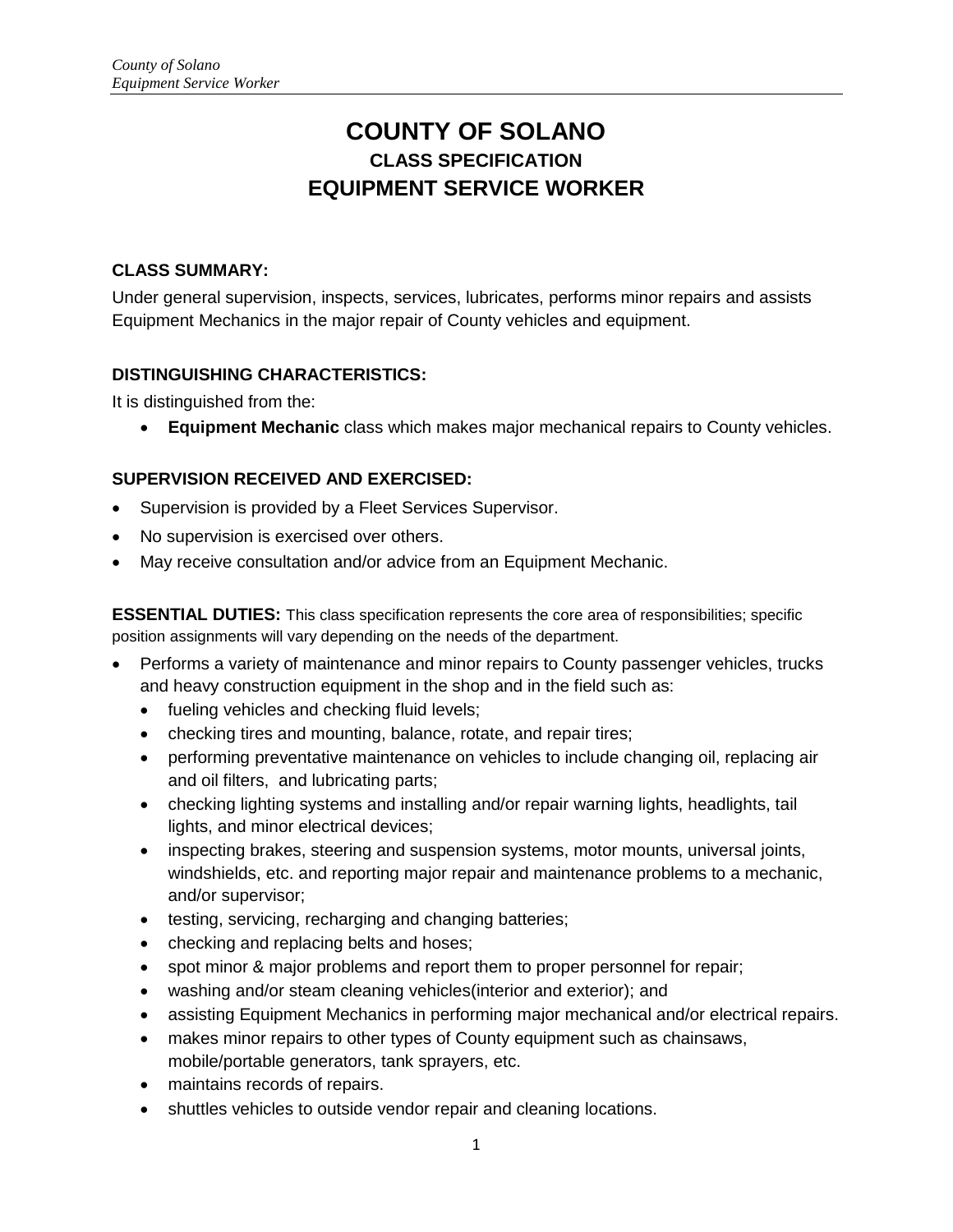- picks up and delivers parts.
- performs other duties as assigned.

### **EDUCATION AND EXPERIENCE:**

- **Education:** High School Diploma, GED, or equivalent; **AND**
- **Experience:** Two years of full-time paid experience servicing and maintaining vehicles. **Note:** Successful completion of accredited vocational education or training courses in automotive technology, automotive mechanics, or related field may be substituted for up to Six months of the required experience.

## **LICENSING, CERTIFICATION AND REGISTRATION REQUIREMENTS**:

 Applicants are required to possess a valid California Driver's License, Class C by date of hire.

**Note:** The driver's license must be kept current while employed in this class.

## **REQUIRED KNOWLEDGE, SKILLS AND ABILITIES:**

#### **Knowledge of:**

- Laws, regulations, policies and procedures consistent with automotive services.
- Proper and safe use and maintenance of power tools used for general vehicle and equipment maintenance.
- Proper and safe servicing techniques to repair and/or to replace vehicle accessories and components such as batteries, tires, cooling systems, belts, electrical parts, brakes, hoses and filters.
- Methods and equipment used in servicing vehicles with oils, grease and lubricants.
- Theory and operation of engines and drive trains.
- Safety practices used in mechanical repair.
- Customer service techniques for dealing with customers.
- Standard office procedures, practices, equipment, personal computers, and software.

#### **Skill and/or Ability to:**

- Properly lubricate and service vehicles and other equipment.
- Recognize conditions which adversely affect vehicle safety, such as defects in the brakes, tires and steering systems.
- Read and understand written instructions in manuals and on computers regarding the servicing, repairing of equipment and the installation of accessories.
- Use proper safety precautions while working in the servicing area.
- Safely drive vehicles and operate other equipment that has been serviced / repaired.
- Understand, interpret and apply applicable laws, regulations and policies and use good judgment.
- Establish good relationships with the public and internal customers.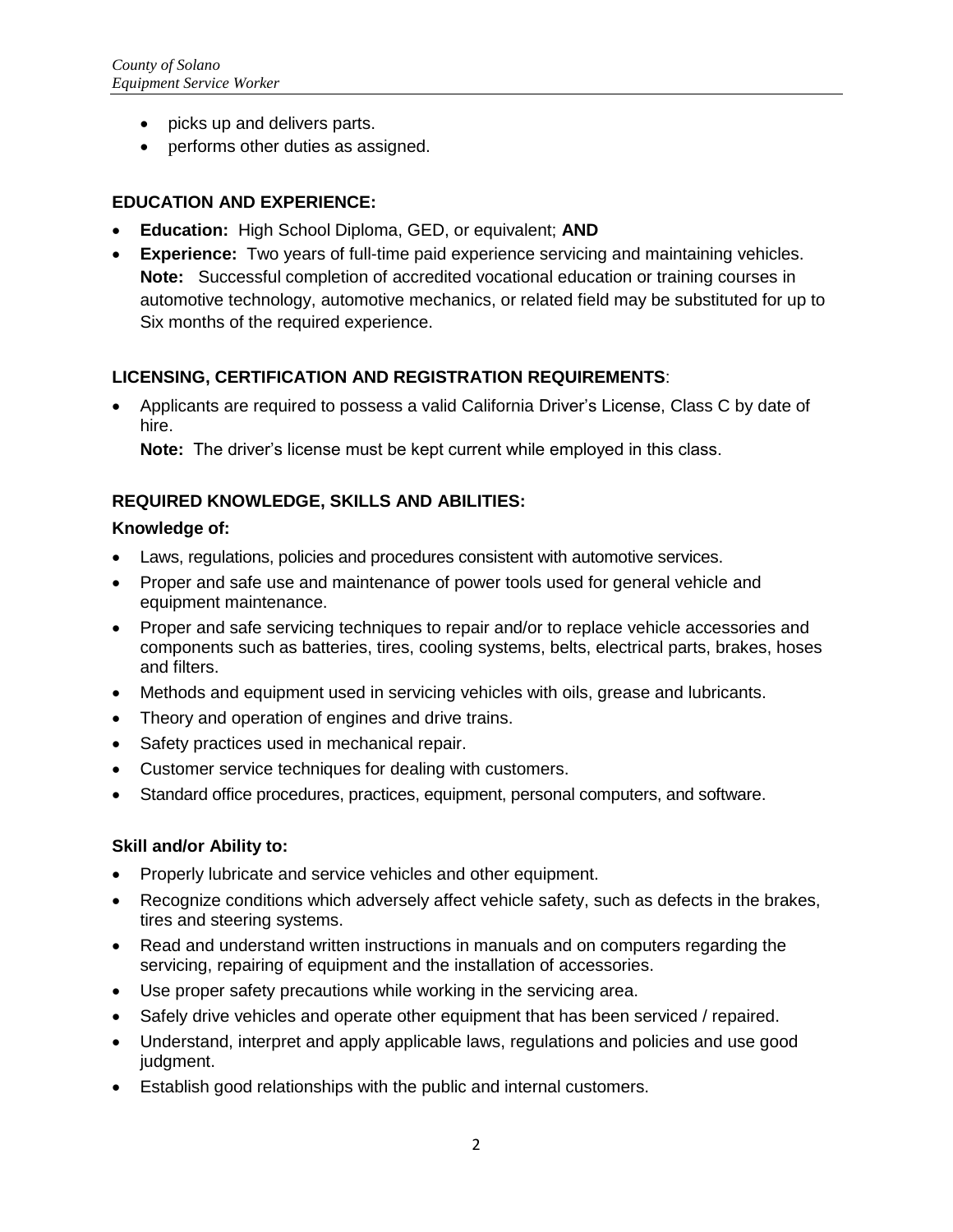- Maintain accurate records and document actions taken.
- Perform a variety of technical and specialized tasks and functions in an independent, competent and timely manner.
- Use modern office equipment to include computers and related software applications.
- Operate and maintain a variety of hand and power tools properly and safely.

#### **PHYSICAL REQUIREMENTS :**

- Mobility and Dexterity: This class typically requires employees to perform the following: (1) balancing, stooping, kneeling, reaching, crawling, fingering, grasping, and repetitive motion; (2) climbing and working safely on ladders and step ladders with a total weight that does not exceed the weight capacity of the ladder; and (3) standing or walking for extended periods of time on uneven surfaces.
- Lifting, Carrying, Pushing and Pulling Heavy work: This class typically requires employees to perform the following: exerting up to 100 pounds of force occasionally with assistance, and/or up to 50 pounds of force frequently, and /or up to 20 pounds of force constantly to move objects.
- Vision: This class requires employees to have close visual acuity, with or without correction, to prepare and analyze data and figures, view a computer terminal, read, and to distinguish between normal and off shade colors and to read gauges and meters in dimly lighted areas etc. Employees are also required to have depth perception and good eye-to-hand coordination in order to operate a motor vehicle and to operate a variety of hand and power tools.
- Hearing/Talking: This class requires employees to perceive the nature of sounds at normal speaking levels with or without correction, and have the ability to receive detailed information through oral communication. Employees in this class are also required to be able to communicate to express or exchange ideas. Detailed or important instructions must occasionally be conveyed to others accurately, loudly, and/or quickly.
- Other: This class typically requires employees to have sufficient sense of smell, and touch to observe equipment functions for normal and abnormal occurrences.

#### **WORKING CONDITIONS:**

- Outdoor Work: Employees in this class will often be working outdoors and thus may be subject to exposure to intense noises, fumes, odors, pollens, dust, inadequate lighting, and to unpleasant field conditions including rainy, windy, cold, or hot weather; may be exposed to insects, rodents, snakes, bees, wasps, spiders, ants, etc.
- Work in an Industrial Area: Employees in this class will often be working in an industrial area and thus will be subject to exposure to moving mechanical parts, electrical currents, toxic agents, fuel, oil, gases, smoke, fumes, odors, dust, and vibrations; employees may be subject to injuries when working with hand and power tools and equipment.
- Traffic Hazards: Employees in this class will be required to operate a vehicle and thus may be subject to traffic hazards while driving.